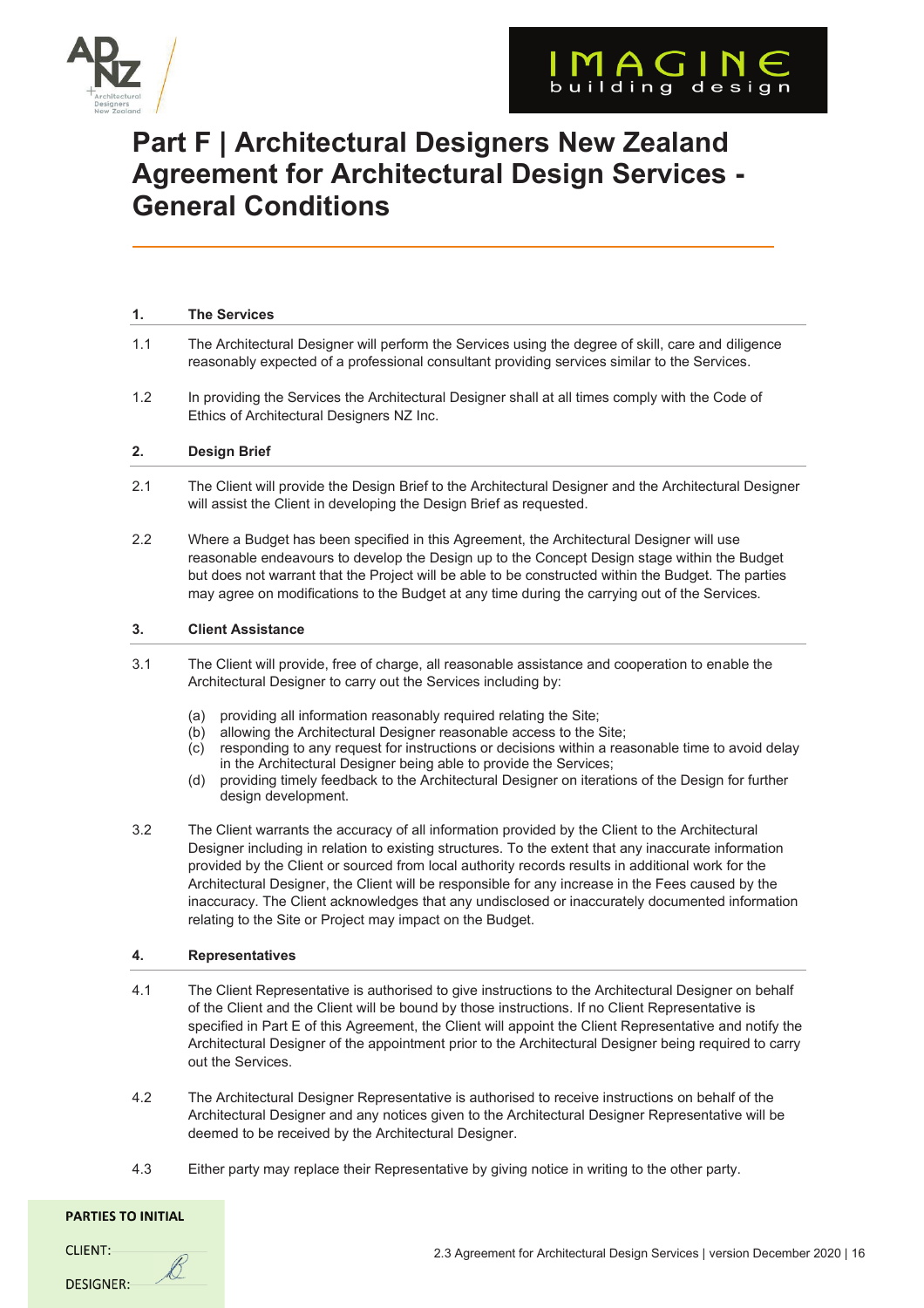

# **5. Key Personnel**

5.1 If any Key Personnel are specified in Part E of this Agreement, the Architectural Designer agrees that the Key Personnel will be involved in the Design and may only be replaced with the written consent of the Client (such consent not to be unreasonably withheld).

# **6. Stages**

- 6.1 If the Services are to be provided in stages, written approval must be obtained from the Client prior to the Architectural Designer commencing work on any subsequent stage.
- 6.2 The Client must give notice in writing to the Architectural Designer of any issues arising with the Design prior to approving each subsequent stage of the Services. Written approval of the Client to each stage of the Services will be evidence of the Client's satisfaction with the Design at the conclusion of the relevant stage.

# **7 Sub-Consultants**

7.1 The Architectural Designer may engage any third party Sub-Consultants to carry out parts of the Services provided that this will not relieve the Architectural Designer of any liability or obligation under this Agreement.

# **8. Separate Consultants**

- 8.1 The Client may engage Separate Consultants and will notify the Architectural Designer of any Separate Consultants engaged. The Architectural Designer will cooperate with the Separate Consultants and (if specified in the description of Services) the Architectural Designer will coordinate the services of the Separate Consultants. Unless otherwise specified in this Agreement, coordination of Separate Consultants will be charged at the hourly rates of the Architectural Designer specified in this Agreement.
- 8.2 The Client is solely responsible for giving instructions to the Separate Consultants.
- 8.3 The Client will ensure that the Separate Consultants cooperate and provide all information required by the Architectural Designer to carry out the Services in a timely manner. If the Architectural Designer suffers any delay in completing the Services or incurs additional costs arising from the activity of the other consultants or information provided by them, the Architectural Designer may charge those extra costs to the Client.
- 8.4 The Architectural Designer is not responsible for any services provided by the Separate Consultants engaged by the Client.

# **9. Variations**

- 9.1 Any Variations to this Agreement or the scope of Services to be provided under this Agreement will only be valid if recorded in writing and agreed between the parties.
- 9.2 The Client may request Variations to the Services. The Architectural Designer will use reasonable endeavours to agree such Variations and if the Architectural Designer agrees to the Variations, unless otherwise specified in this Agreement, the Architectural Designer will be entitled to charge for any additional services at its hourly rates specified in Part C of this Agreement.
- 9.3 Where the Architectural Designer considers that any direction or instruction from the Client constitutes a Variation to the Services, the Architectural Designer will notify the Client. If the Client does not consider the instruction to be a Variation, the Architectural Designer may suspend services until the parties reach agreement, and failing agreement the parties may refer the matter for determination under clause 19.
- 9.4 The Architectural Designer will not be required to incorporate any Variation into the Services unless agreement is reached on the Variation and the additional costs for the Variation.

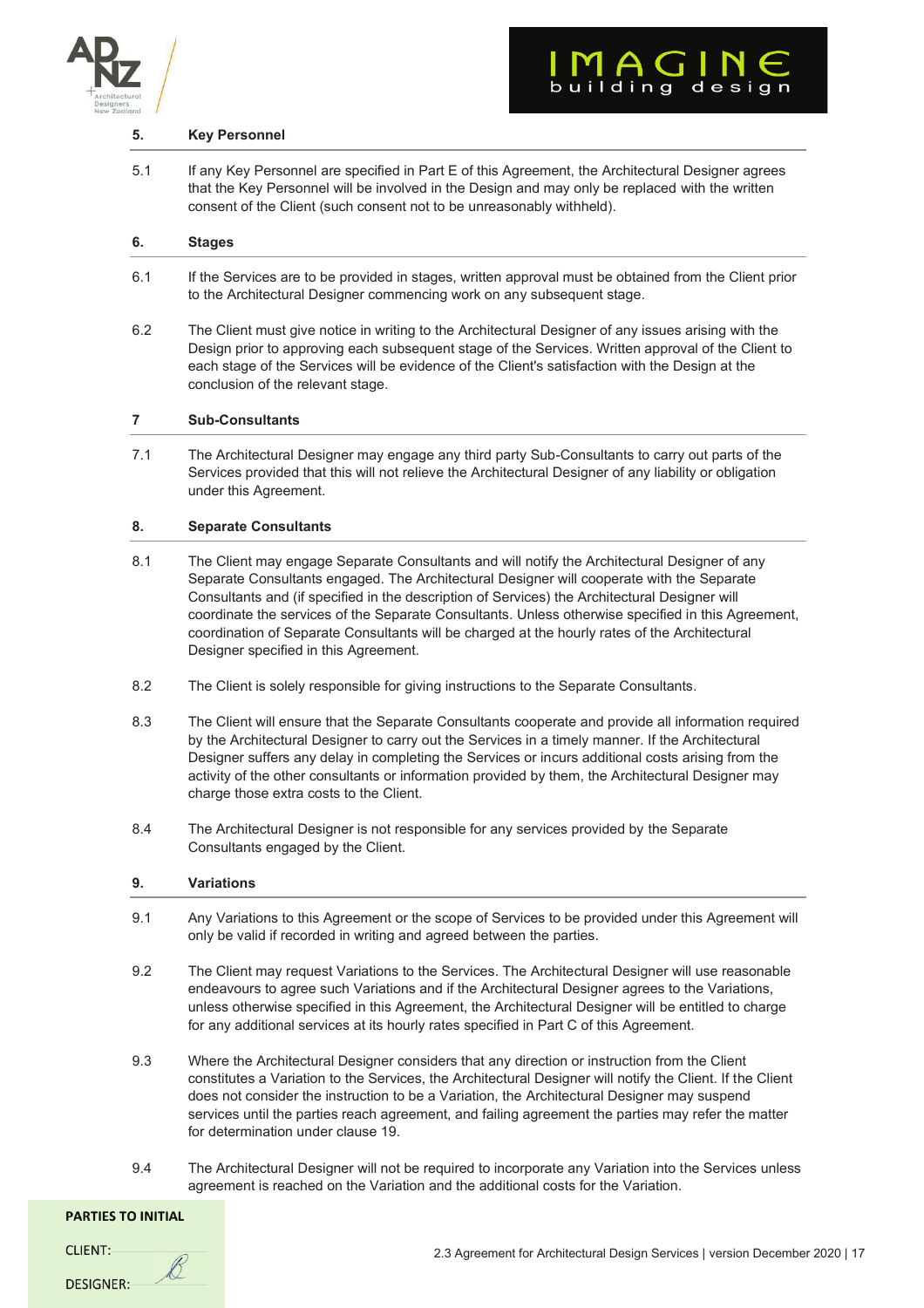

| 10   | <b>Fees</b>                                                                                                                                                                                            |
|------|--------------------------------------------------------------------------------------------------------------------------------------------------------------------------------------------------------|
| 10.1 | The Client will pay the Fee calculated in accordance with Part C of this Agreement, as varied in<br>accordance with this Agreement.                                                                    |
| 10.2 | Unless otherwise specified, the Client is responsible for any resource consent or building consent<br>fees associated with the Project.                                                                |
| 10.3 | Unless otherwise specified in Part C of this Agreement, the Architectural Designer may invoice the<br>Client monthly, or at such other periodic intervals as determined by the Architectural Designer. |
| 10.4 | The Client must pay all undisputed invoices within the period stated in Part C of this Agreement,<br>without setoff or deduction.                                                                      |

- 10.5 Where the Client disputes any part of an invoice:
	- (a) if the invoice has been issued as a payment claim in accordance with the CCA, the provisions of the CCA will apply, and a payment schedule must be provided within [10] Working Days of receipt of the payment claim; and
	- (b) in any other case, the Client must pay any undisputed part of the invoice and provide full details of the basis for the dispute in writing to the Architectural Designer by the due date for payment. If no details of any dispute are provided within that time, the Client will be deemed to have accepted the invoice in full.
- 10.6 Interest will be paid by the Client on any unpaid amount of the Fee (or any disputed amount not paid that is subsequently found to have been payable) at the rate of 1.5% per month compounded monthly from the due date for payment until payment in full. The Client shall also meet any debt recovery costs incurred by the Architectural Designer, including legal costs on a solicitor/client basis.
- 10.7 Any additional services performed by the Architectural Designer at the request of the Client which are not included in the Scope of Services will be charged to the Client at the Architectural Designer's hourly rates as set out in Part C of this Agreement.
- 10.8 The Architectural Designer may review its hourly rates on or from 1 April in each year by notice in writing to the Client, provided that any change will not take effect before such notice.
- 10.9 Where Part C provides for the Fee on a Lump Sum (fixed) basis, in addition to changes to the Fee in accordance with other provisions of this Agreement, where the Services are provided over a period of more than 12 months the Architectural Designer may review the Fee to reflect changes in the Architectural Designers hourly rates or additional work carried out.
- 10.10 Including where any Fee is disputed, the Client will not be entitled to use the Design at any time when any amounts invoiced by the Architectural Designer are overdue. The Architectural Designer will not be liable for any losses arising from the inability of the Client to use the Design during such periods.

# **11. Contract Administration and Site Observation**

- 11.1 If the Services provide for contract administration, the Architectural Designer will act as required by any agreement between the Client and a third party using all reasonable professional care and judgement. The Architectural Designer's authority to act in respect of contract administration matters is limited only by any limits specified in Part B of this Agreement.
- 11.2 If the Services provide for observation, the Architectural Designer will provide reasonable assistance to the Client's contractors in interpreting the Design.
- 11.3 Unless administration and/or observation are included in the Services, the Architectural Designer has no obligation to instruct, direct or advise the Client's contractors or the Client through construction except as otherwise agreed by the Architectural Designer by Variation in writing to this Agreement.

# **PARTIES TO INITIAL**

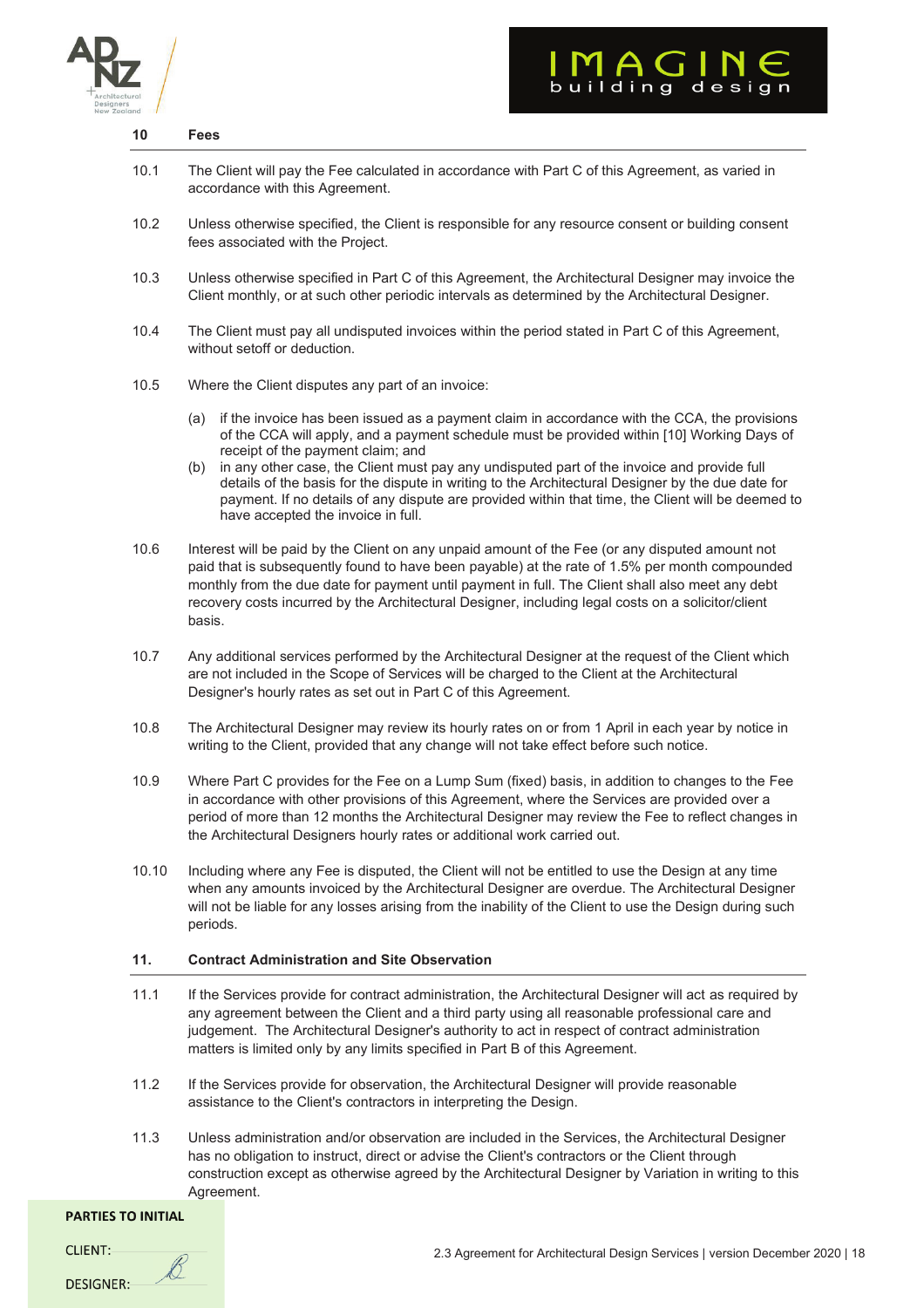

- 11.4 If the Architectural Designer agrees to carry out those Services, the Services will, except as otherwise agreed, be carried out at the hourly rates of the Architectural Designer specified in Part C of this Agreement.
- 11.5 No observation or contract administration services will render the Architectural Designer liable for the works of the Client's contractors, except to the extent that there is any defect in the Design.

### **12. Health and Safety**

- 12.1 The Architectural Designer will ensure that it is aware of and complies with all of the obligations imposed on it under the HSWA and any regulations made pursuant to the HSWA as well as any statutory health and safety obligations and codes of practice, standards and guidelines published by WorkSafe New Zealand.
- 12.2 The Architectural Designer has not and will not assume any duty imposed on the Client under the HSWA.
- 12.3 The Client will provide to the Architectural Designer details of any known health and safety risks relevant to the Site or the Services.
- 12.4 The parties agree to cooperate, consult and coordinate with each other and with any other PCBU in relation to the Project to enable compliance with obligations under the HSWA.
- 12.5 Unless otherwise agreed between the parties in writing, the Architectural Designer will have no authority to direct any person on the Site other than its own employees, or any other person on the Site at the request of the Architectural Designer.
- 12.6 The Client will, as far as reasonably practicable, eliminate or (if elimination is not practicable) minimise any risks on the Site. The Architectural Designer may suspend the Services as reasonably required until the Client has complied with this clause. The Architectural Designer will comply with all health and safety requirements and policies of the Client in relation to the Site.
- 12.7 The Client agrees that it will comply with all guidelines and requirements specified by the Architectural Designer in relation to the operation, maintenance, cleaning, repair or other use of any structure or other item designed by the Architectural Designer in relation to the Project or Site and shall provide such guidelines or manuals to any other relevant third parties.

# **13 Intellectual Property**

- 13.1 All New Intellectual Property held in any medium, whether electronic or otherwise, and forming part of the Services supplied under this Agreement (including without limitation the Design) shall be owned by the Architectural Designer.
- 13.2 The Architectural Designer grants to the Client a non-exclusive, non-transferrable licence to use the New Intellectual Property subject to the terms of this Agreement. The licence to use the New Intellectual Property is subject to the Client complying with its obligations under this Agreement, including payment of all Fees.
- 13.3 On termination or completion of the Services and subject to payment of any Fees, the Architectural Designer will provide the Client with one copy of the Design in hardcopy or non-editable electronic format.
- 13.4 The Architectural Designer will not be required to provide the Design in editable electronic format.
- 13.5 If the Services are terminated prior to their completion, the Client shall only be entitled to use the New Intellectual Property that has been created as at the time of termination. The Client shall not be entitled to use partially completed Design, including for further development by a third party, without the Architectural Designer's prior written consent.

#### **PARTIES TO INITIAL**

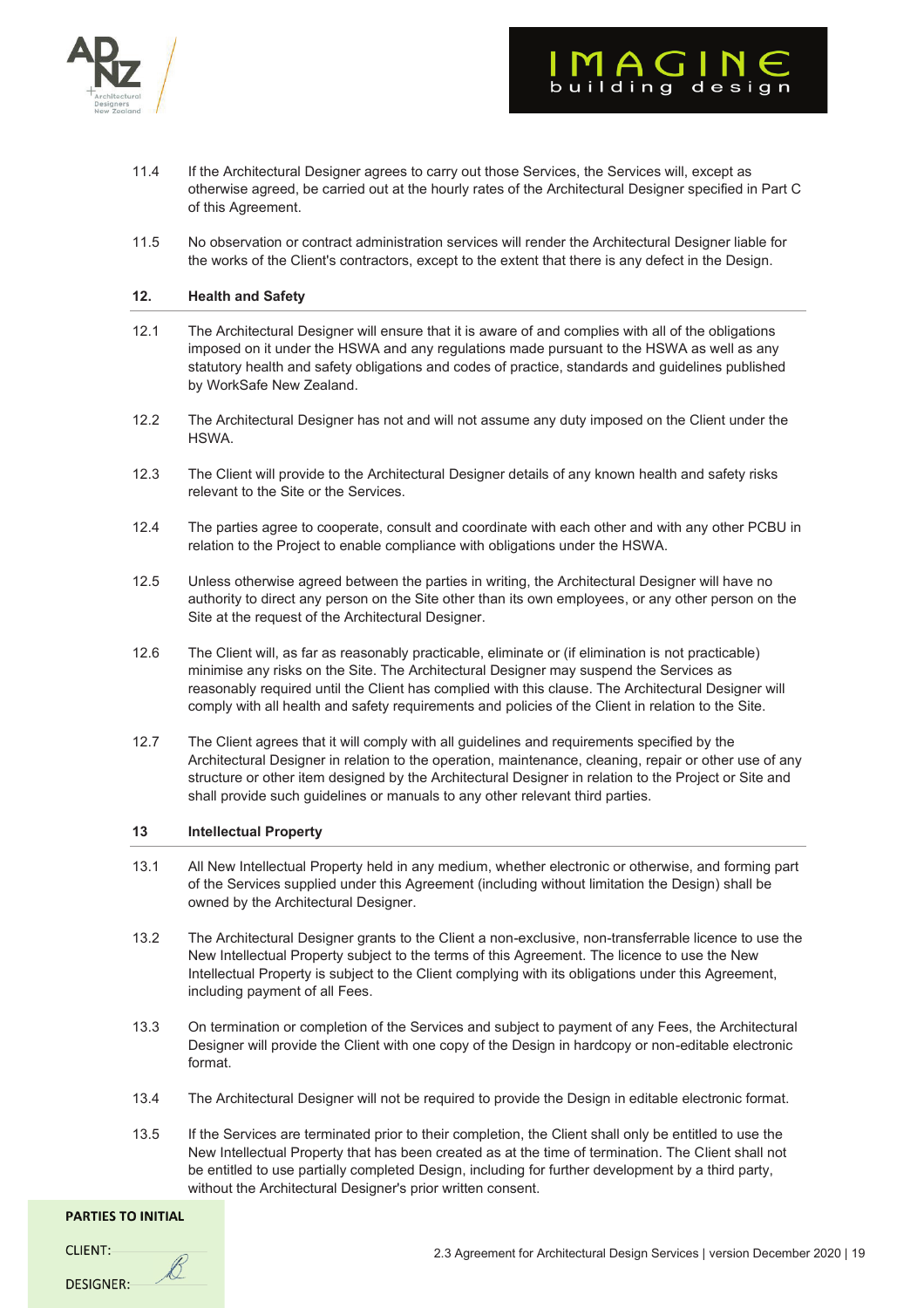

AGI

- 13.7 Where the Client wishes to use the New Intellectual Property for additions or alterations to be provided by someone other than the Architectural Designer, the Client must obtain the Architectural Designer's prior written consent which shall not be unreasonably withheld.
- 13.8 Each parties' Pre-Existing Intellectual Property remains the property of that party. The Client grants to the Architectural Designer a non-exclusive, non-transferrable, royalty free licence to use, and copy the Client's Pre-Existing Intellectual Property to the extent reasonably required to enable the Architectural Designer to provide the Services.
- 13.9 The Client confirms that the Client's Pre-Existing Intellectual Property will not infringe the intellectual property rights of any third party.
- 13.10 The Architectural Designer grants the Client a royalty free non-transferrable licence to use and copy the Architectural Designer's Pre-Existing Intellectual Property to the extent reasonably required to enable the Client to make use of the Services for the Project.
- 13.11 The Client may not make or authorise any change to the Design without the Architectural Designer's prior written consent.
- 13.12 The Client may not use any of the New Intellectual Property for the Design where there is an unresolved dispute in respect of the Fees, and the Architectural Designer will have no liability in respect of the Client's inability to use the Design in those circumstances.

# **14 Notice of Defects**

- 14.1 The Client will notify the Architectural Designer in writing within 20 Working Days of the Client becoming aware of any defects in the Design or Services. The Architectural Designer will not be liable for any losses caused by the use of the Design after the Client has become aware of the issue and before the Client has provided notice to the Architectural Designer under this clause.
- 14.2 Failure to notify the Architectural Designer within the timeframe specified in clause 14.1 means that the Client waives any claim it may have against the Architectural Designer (whether in contract, tort or otherwise) in relation to the defects or faults.

#### **15. Insurance**

- 15.1 The Architectural Designer agrees that it will hold professional indemnity insurance cover for a sum of not less than \$250,000.00, and public liability insurance for a sum not less than \$1,000,000.00.
- 15.2 The Architectural Designer will use all reasonable endeavours to maintain professional indemnity insurance cover for a period of six years from the date of completion of the Services or termination of the Architectural Designer's engagement, whichever is earlier.
- 15.3 The Client may request the Architectural Designer's professional indemnity cover be increased and if the Architectural Designer agrees to increase the cover, the Client shall be responsible for meeting the cost of the additional insurance premium and any other costs relating to the increase.

# **16. Limitation of Liability**

16.1 To the extent permitted by law, the maximum aggregate amount of the Architectural Designer's liability to the Client (whether in contract, tort or otherwise) will be the lesser of \$250,000.00 or five times the Fee payable under this Agreement. In no circumstances will the Architectural Designer be

| <b>CLIENT:</b>   |  |
|------------------|--|
| <b>DESIGNER:</b> |  |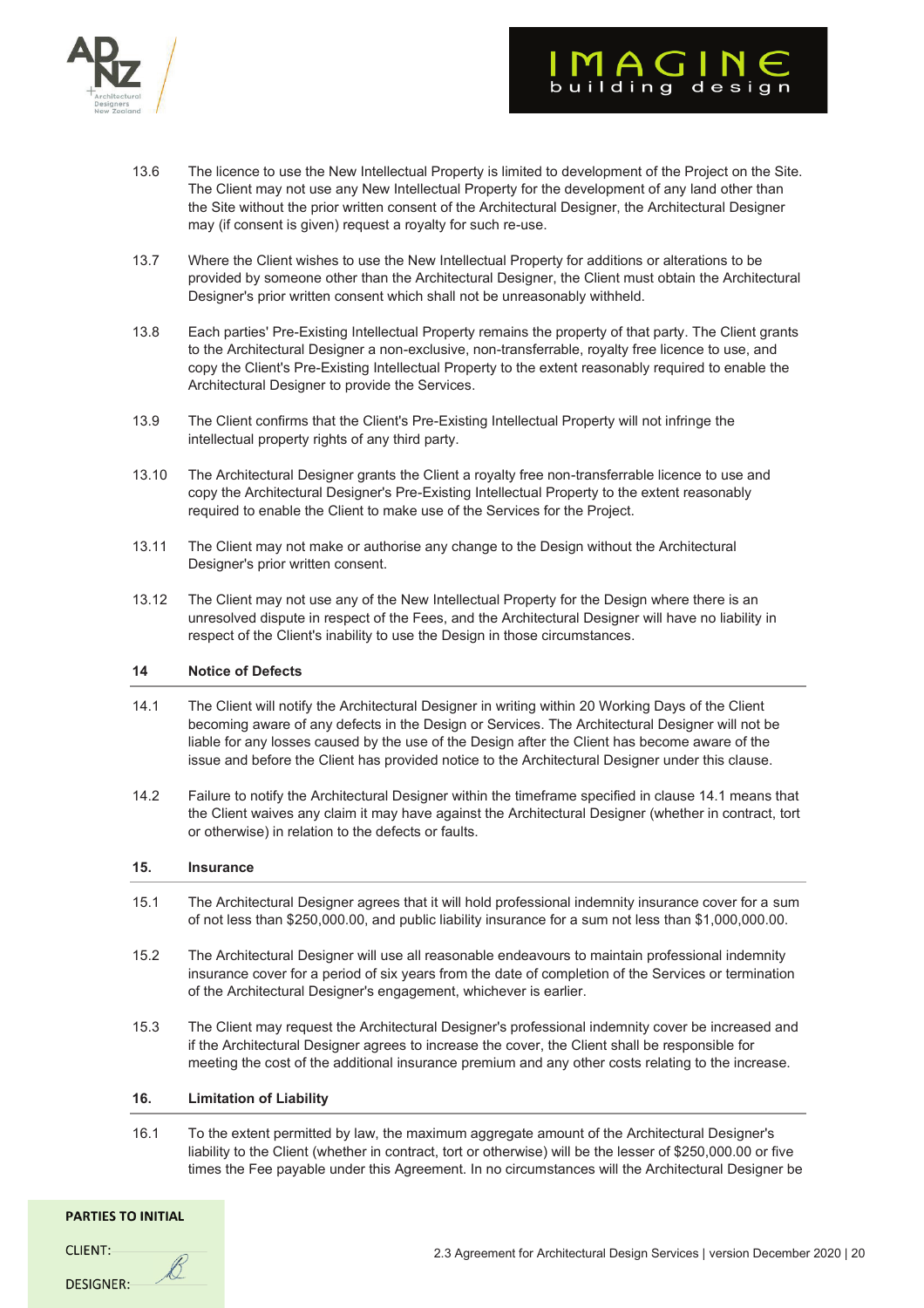

liable to the Client for any indirect, consequential or special loss or loss of revenue or profit, whether in contract, tort or otherwise.

- 16.2 The Architectural Designer's liability for breach of this Agreement will be limited to any reasonably foreseeable claims, damages, liabilities, losses or expenses caused directly by the breach. The Architectural Designer's liability will be reduced to the extent of any contribution to the loss or damage by any act or omission of the Client.
- 16.3 Without limiting any defences under the Limitation Act 2010 or any other legislation, the Architectural Designer shall not be liable for any loss or damage occurring more than six years from the date on which the Services are completed.
- 16.4 Where the Services have been reduced, varied or otherwise altered or the Services are terminated or suspended prior to completion, any liability of the Architectural Designer will apply only in respect of the Services actually completed, and only to the extent that the reduction or Variation of the Services has not compromised or denied the Architectural Designer the chance to properly provide the Services or amend or finalise any designs forming part of the completed Services, or otherwise mitigate any loss to the Client.
- 16.5 Where any changes are made by the Client or any other third party to the Design or any relevant consents without the Architectural Designer's prior written consent, the Architectural Designer will not be liable for any damage, loss or expense incurred by the Client as a result of such change.
- 16.6 The parties' liability under this Agreement will only be to each other and each party disclaims responsibility for any liability to any other person. If the Site is transferred, leased or assigned to any third party, the Architectural Designer will not have any liability to that third party.

# **17. Suspension**

- 17.1 Without limiting any of the Architectural Designer's rights under the CCA, the Architectural Designer may suspend performance of the Services and withhold the Design where any amounts invoiced remain unpaid and overdue under this Agreement.
- 17.2 If the Architectural Designer wishes to suspend Services it will provide at least two Working Days' notice to the Client. The Architectural Designer will not be liable for any losses incurred by the Client due to such suspension. The Architectural Designer will promptly lift any suspension following payment in full of any outstanding Fees by the Client.

# **18. Termination**

- 18.1 The Client may terminate this Agreement at any time by giving written notice to the Architectural Designer.
- 18.2 The Architectural Designer may terminate this Agreement if the Client has materially breached the terms of this Agreement and has failed to remedy such breach within a reasonable period of time following the Architectural Designer giving notice of the breach to the Client.
- 18.3 If either party terminates this Agreement, the Client must pay the Architectural Designer for all Services (calculated based on time charges where applicable or otherwise on a fair and reasonable basis) provided to the date of termination.
- 18.4 If this Agreement is terminated for reasons other than a default by the Architectural Designer, the Client must pay to the Architectural Designer:
	- (a) any loss of profits resulting from the early termination of this Agreement;
	- (b) any costs committed to by the Architectural Designer prior to termination; and
	- (c) any other reasonable costs the Architectural Designer incurs due to termination of the Services.

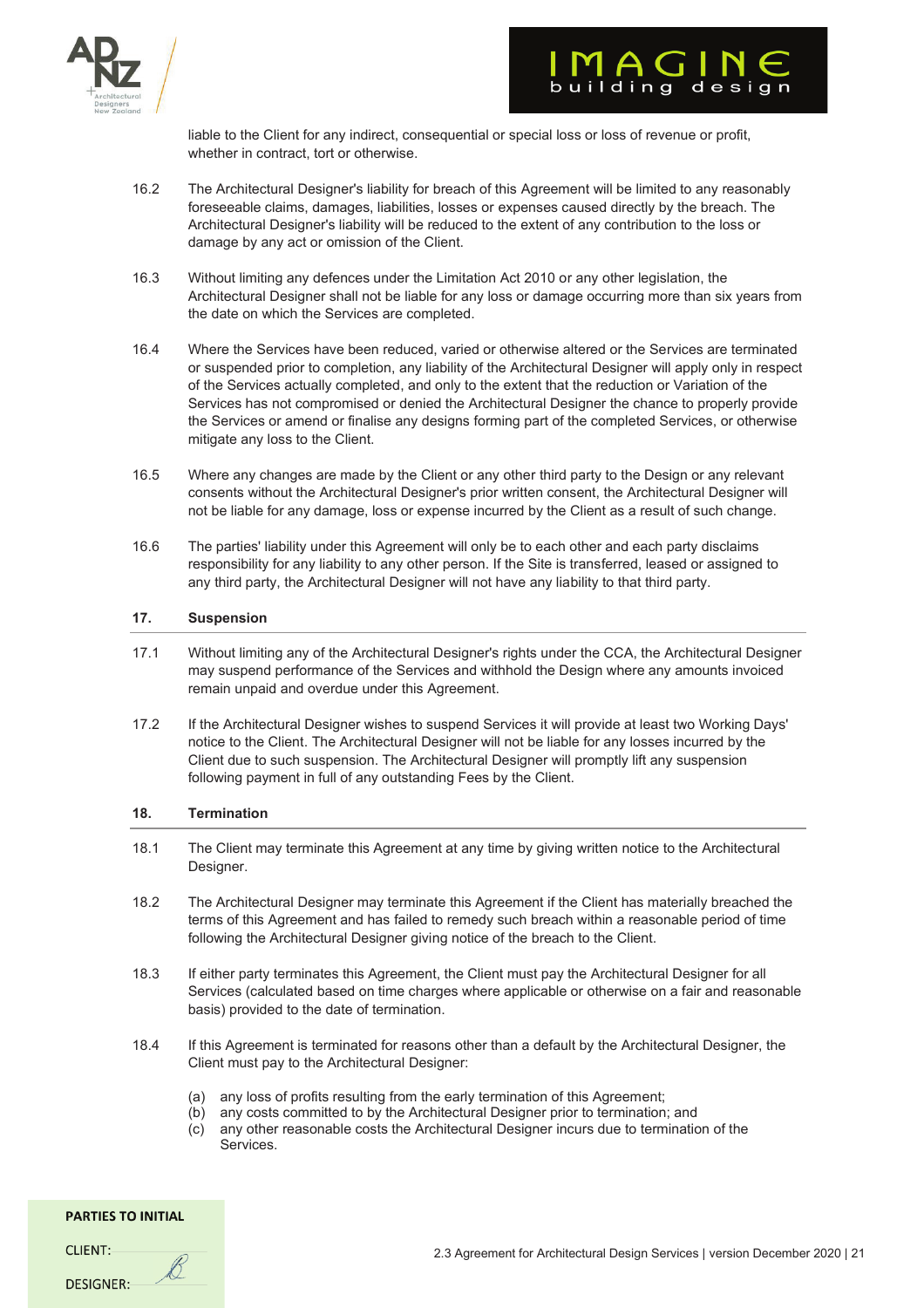

18.5 The Architectural Designer may terminate this Agreement by notice in writing to the Client where the Architectural Designer reasonably considers that there has been a breakdown in the working relationship between the Architectural Designer and the Client.

## **19. Disputes**

- 19.1 Where any dispute arises between the parties to this Agreement, this dispute must be notified in writing and the parties will attempt to resolve such dispute by good faith discussions.
- 19.2 If a dispute cannot be resolved between the parties within a reasonable time, then either party may refer the dispute to mediation.
- 19.3 If the dispute is not resolved within 60 Working Days of the dispute being notified, then either party may refer the dispute to arbitration by a sole arbitrator under the provisions of the Arbitration Act 1996. The arbitrator will be appointed by agreement between the parties within 10 Working Days of written notice of referral, or failing agreement by the President of the Arbitrators and Mediators Institute of New Zealand or its successor body, or any nominee of the President. The costs of arbitration will be met in accordance with section 6 of the Arbitration Act 1996.
- 19.4 Nothing in this Agreement restricts either party from seeking to resolve any dispute by way of adjudication under the CCA.

#### **20. Confidentiality**

20.1 Each party will hold all Confidential Information in confidence for the benefit of the other party except as is reasonably required to perform their obligations under, or enforce the provisions of, this Agreement.

### **21. Privacy**

- 21.1 The Client authorises the Architectural Designer to:
	- (a) access, collect, retain and use any information about the Client for the purpose of assessing the creditworthiness of the Client;
	- (b) disclose information about this client, whether collected by the Architectural Designer or obtained from any other source, as may be necessary or desirable to enable the Architectural Designer to exercise any power to enforce or attempt to enforce any of the Architectural Designer's rights under this Agreement or for the purpose of credit reporting.
- 21.2 The Client will be entitled to access such information and request correction of any information held in accordance with the Privacy Act 2020.

#### **22. Promotions**

- 22.1 Where the Architectural Designer agrees, the Client must credit the Architectural Designer or its representative in any form of promotional material relating to the Services or the Project.
- 22.2 The Architectural Designer may display a promotional sign on or near the Project Site during the building process, and use its designs, drawings and photographic images of the Project for the Architectural Designer's professional and promotional purposes, including for the purposes of industry award entries, provided that the Client's name or exact address of the Site will not be disclosed in conjunction with such use without the Client's consent.

#### **23. Guarantee**

23.1 In consideration of the Architectural Designer entering into this Agreement the Guarantor guarantees the performance by the Client of its obligations under this Agreement as if the Guarantor had originally been named as the Client under it. If the Client does not meet any obligation, warranty, or undertaking, the Guarantor will indemnify the Architectural Designer for any loss, cost, liability or claim arising from that failure.

| <b>CLIENT:</b> |
|----------------|
| DESIGNER:      |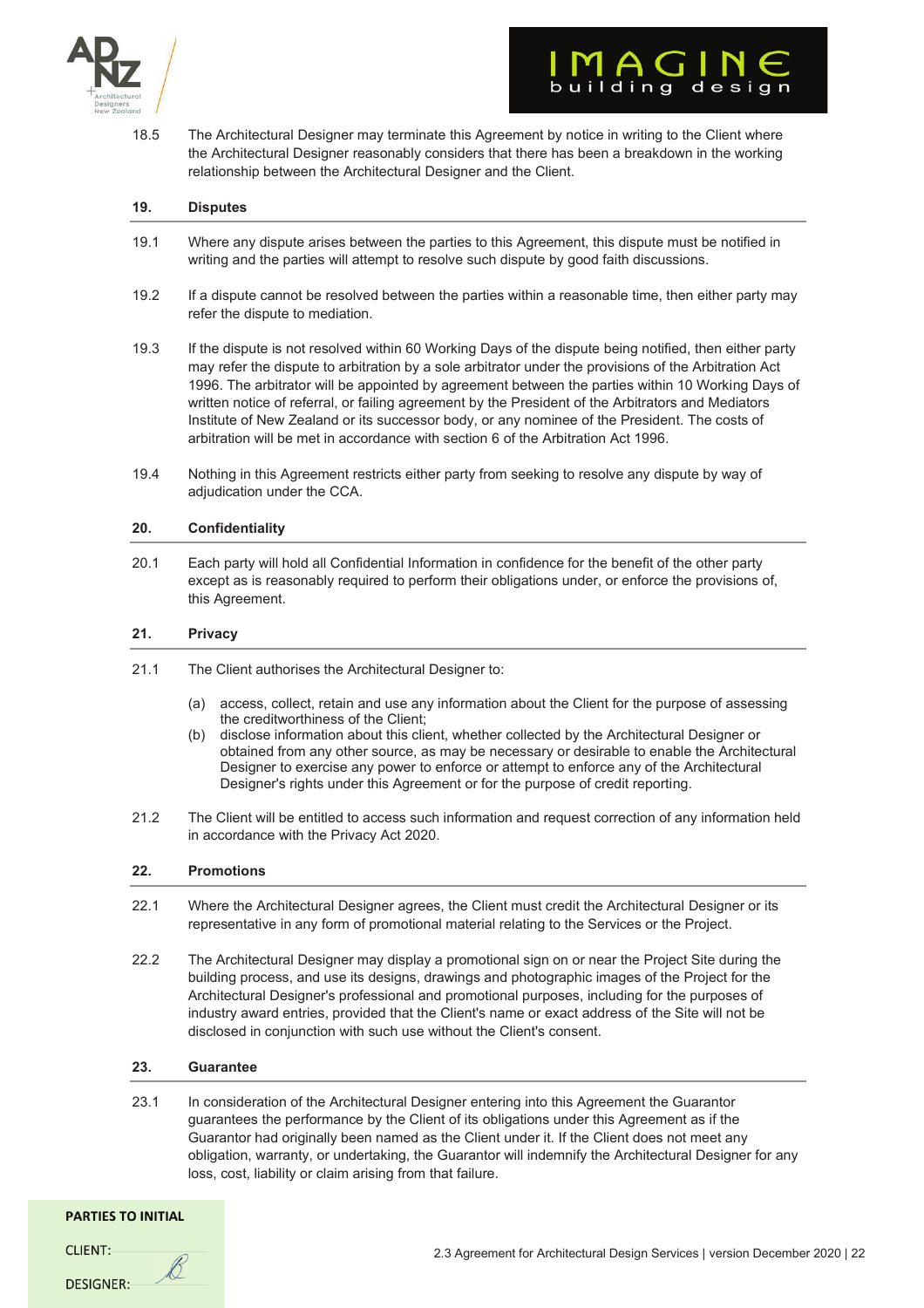

#### **24. General**

- 24.1 **Force Majeure:** Neither party is liable for any act, omission, or failure to fulfil its obligations under this Agreement if such act, omission or failure arises from any cause reasonably beyond its reasonable control. The party unable to fulfil its obligations agrees to notify the other in writing of the reasons for its failure to fulfil its obligations and the effect of such failure as soon as practicable.
- 24.2 **Assignment:** Neither party has the right to assign this Agreement without the prior written consent of the other party. The Client's consent may not be unreasonably withheld.
- 24.3 **Entire Agreement:** This Agreement constitutes the entire agreement between the parties in relation to the Services. No variation, modifications or amendments to this Agreement shall be effective unless made in writing and signed by the parties to this Agreement.
- 24.4 **No Reliance:** The entire obligations of the Architectural Designer in relation to the Services comprising the subject matter of this Agreement are set out in this Agreement and the Client enters into this Agreement entirely in reliance on the Client's own skill and judgment and not in reliance on any conduct, statement or warranty made by the Architectural Designer or any other party.
- 24.5 **Fair Trading Act:** Where the Client is in trade and the Services are provided and acquired in trade, the parties agree that clauses 0 and 0 are fair and reasonable and the parties contract out of sections 9, 12A, 13, and 14(1) of the Fair Trading Act 1986.
- 24.6 **Severability:** If any clause in this Agreement is found by any court of law to be invalid or otherwise not binding on the parties, or if the parties between them agree that one or more clauses is no longer to have effect, the rest of the clauses in this Agreement shall continue in full force and effect.
- 24.7 **No Waiver:** If either party delays or does not exercise any right or remedy under this Agreement, it is not a waiver of that right or remedy.
- 24.8 **Relationships:** Nothing in this Agreement shall be construed as creating a relationship of partnership, employer and employee or principal and agent between the Client and the Architectural Designer. No party has any authority to bind the other or act on its behalf except to the extent expressly provided for in this Agreement.
- 24.9 **Governing Law**: This Agreement and the Services contemplated by it are governed by the laws of New Zealand and each party submits to the jurisdiction of the New Zealand courts.
- 24.10 **Notices:** Any notice given under this Agreement is sufficiently given if in writing (including in electronic form) to the address or contact details specified in writing by the other party for that purpose or, if no such address has been specified, then to the other party's registered office.
- 24.11 **Survival:** The obligations of the parties under the following clauses: Confidentiality, Intellectual Property, Limitation of Liability, Notice of Defects and Termination survive expiry or termination of this Agreement for whatever reason.
- 24.12 **Further Assurances**: Each party will make all applications, execute all documents and do or procure all other acts or things reasonable and necessary to implement and carry out its obligations under and the intention of this Agreement.
- 24.13 **Consumer Guarantees Act:** The parties agree that where the Services are provided for the Client's business purposes, the Consumer Guarantees Act 1993 is not applicable to the Services.
- 24.14 **Construction Contracts Act:** The parties agree that this is a construction contract for related services for the purposes of the CCA and that the CCA provisions (insofar as it is applicable to the Services) will apply to this Agreement.
- 24.15 **GST:** All monetary sums referred to in this Agreement are exclusive of GST (if any)

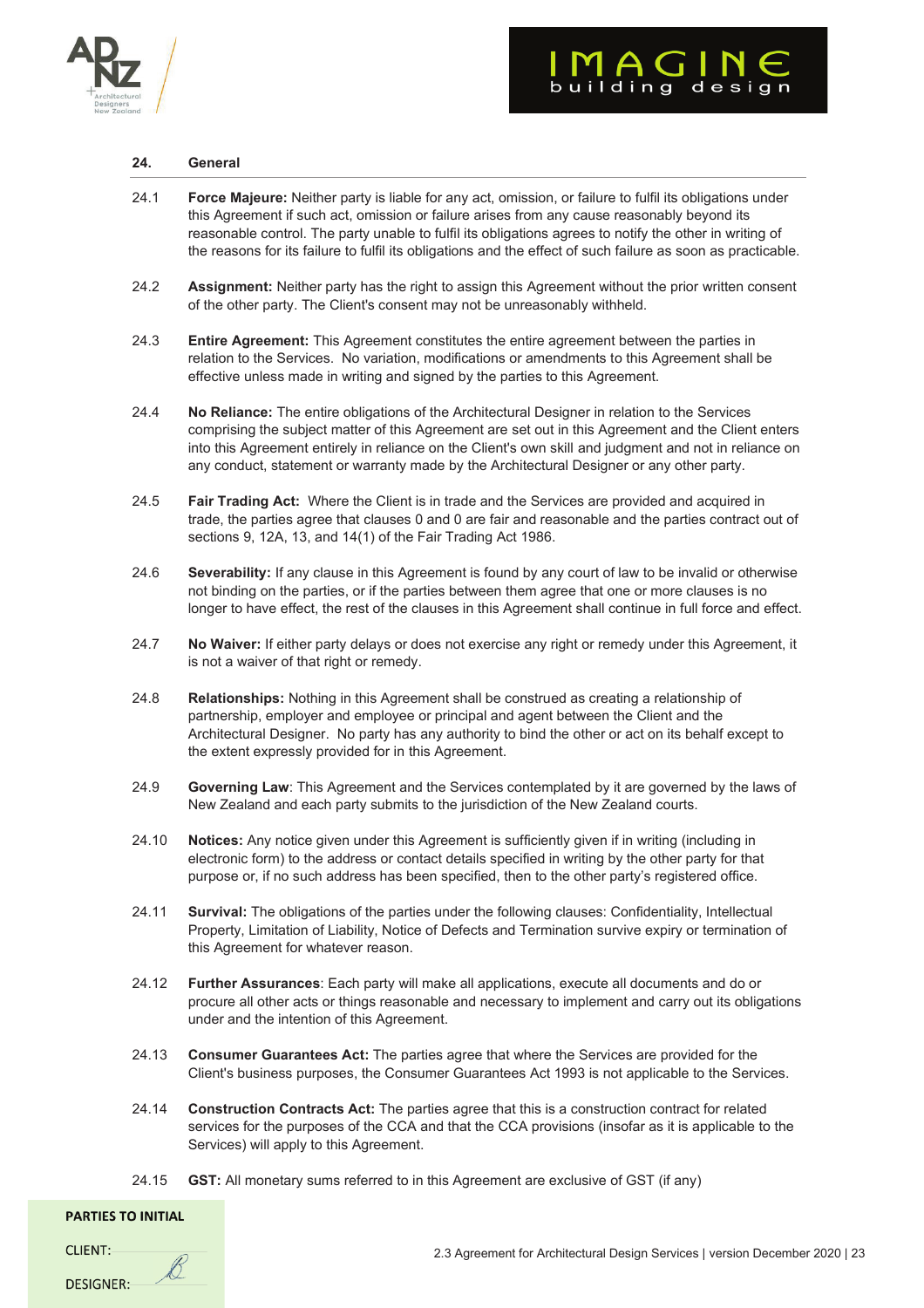



24.16 **Headings:** The headings in this Agreement are inserted for convenience only and do not constitute a part of this Agreement and cannot be referred to in its interpretation.

#### **25. Definitions**

25.1 In this Agreement, unless the context otherwise requires:

**Agreement** means this agreement and any schedules or appendices;

**Architectural Designer** means the party named as the Architectural Designer in Part E of this Agreement;

**Architectural Designer Representative** means the party specified in Part E of this Agreement or otherwise nominated by the Architectural Designer under clause 4 of Part F.

**Budget** means the amount nominated by the Client and recorded in Part A of this Agreement as being the estimated cost of construction of the Project, excluding GST, the Fees, fit-out or furnishings and any consenting costs;

**CCA** means the Construction Contracts Act 2002;

**Client** means the party named as the client in Part E of this Agreement;

**Client Representative** means the party specified in Part E of this Agreement or otherwise nominated by the Client.

**Concept Design** means the stage of the Design described in Part B2 of this Agreement;

**Confidential Information** means all information of either party to this Agreement, other than information that is already in the public domain, or already known by the other party;

**Developed Design means** the stage of the Design described in Part B4 of this Agreement

**Detailed Design and Documentation means** the stage of the Design described in Part B5 of this **Agreement** 

**Design** means all designs, drawings, documents, materials or other information, including in electronic form, prepared by the Architectural Designer or any Sub-Consultants carrying out the Services;

**Design Brief** means the outline of the Client's wishes for the Project including any specific requirements or preferences, and the proposed use of the Project;

**Fee** means the amount or amounts to be paid by the Client as specified in Part C of this Agreement, either by reference to estimates, lump sum quotes, percentages or hourly rates, and subject to any Variations under this Agreement;

**Guarantor** means any party named as guarantor under Part E of this Agreement;

**GST** means goods and services tax under the Goods and Services Tax Act 1985;

**HSWA** means the Health and Safety at Work Act 2015;

**Key Personnel** means any key personnel of the Architectural Designer as specified in Part E of this Agreement;

**New Intellectual Property** means all intellectual property rights collated, collected, prepared or created by the Architectural Designer (or persons acting on behalf of the Architectural Designer) in providing the Services (including all drawings, designs and other materials, including in electronic form) but excluding any Pre-Existing Intellectual Property;

### **PARTIES TO INITIAL**